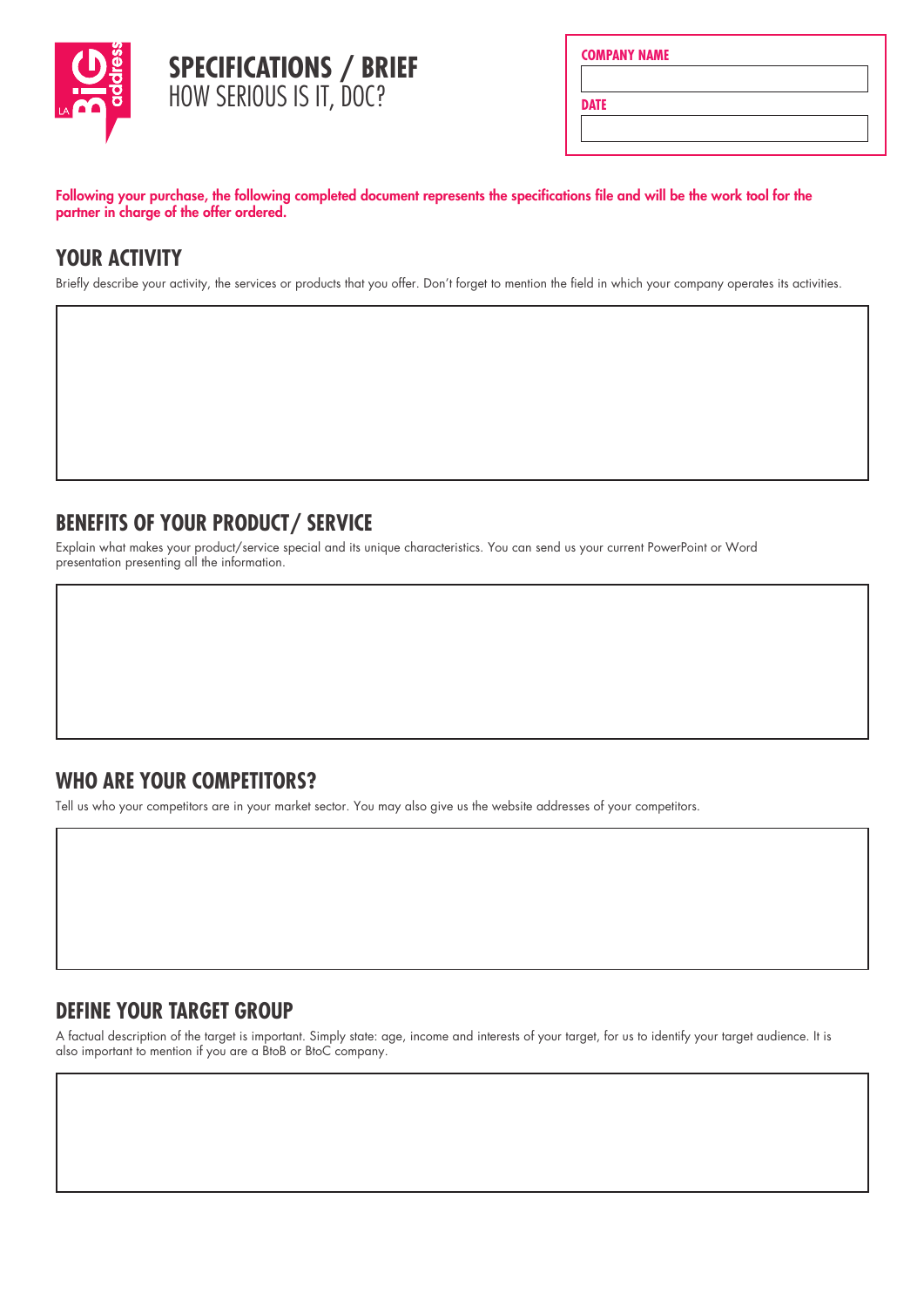## **STATE YOUR BRAND MESSAGE**

Briefly explain what key messages must be heard in your project: be clear about what you want to express. In the best-case scenario your message comes from your market position, but you need to be more specific here and explain what makes it different from other companies in the same market segment.

### **YOUR SLOGAN**

The slogan directly comes from your brand message. Define your slogan for specifications.

## **DEFINE YOUR POSITIONING**

A company's positioning is crucial to conquer new markets and clients. Mention your current positioning, signature and key elements chosen to differientiate yourself from your competitors in the minds of the consumers.